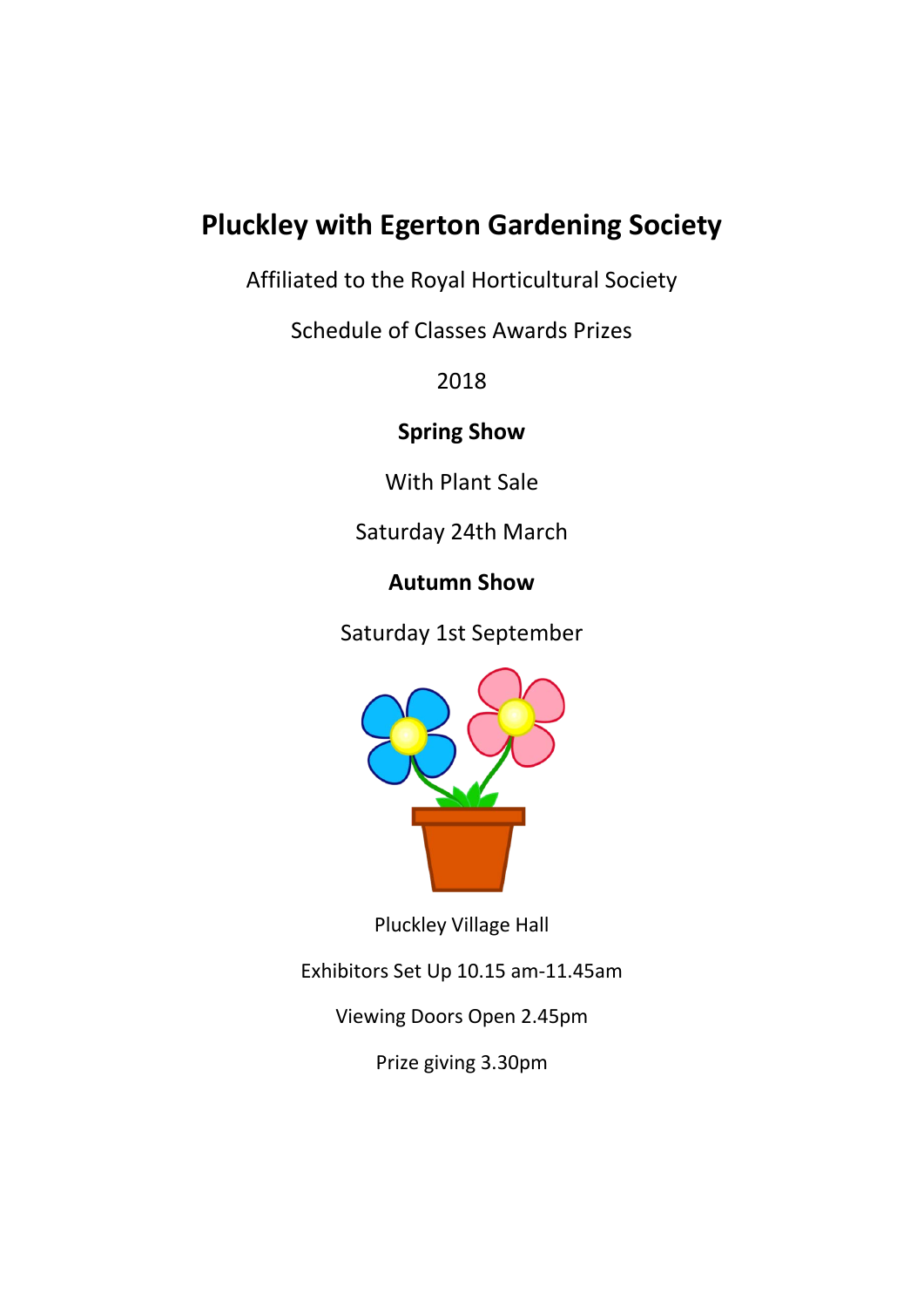#### PLUCKLEY GARDENING SOCIETY OFFICIALS

#### **President**

June Heathcote **Vice Presidents** A D E Mure, Esq. JP Sir Robert Johnson Mrs Gill Highwood

#### **Chairman**

Pat Morss 01233 840686

#### **Hon. Secretary**

Pam Scrivens 01233 713373

#### **Events Organiser**

Sue Steward 01233 840320

### **Show Co-ordinator**

Val Smith 01233 756317

#### **Hon. Treasurer**

Trudy and Paul Britton 01233 840219

### **Membership**

Rebecca Southall 01233 840468

#### **Committee**

Cathy Hooke Mary Walker Elaine Narbrough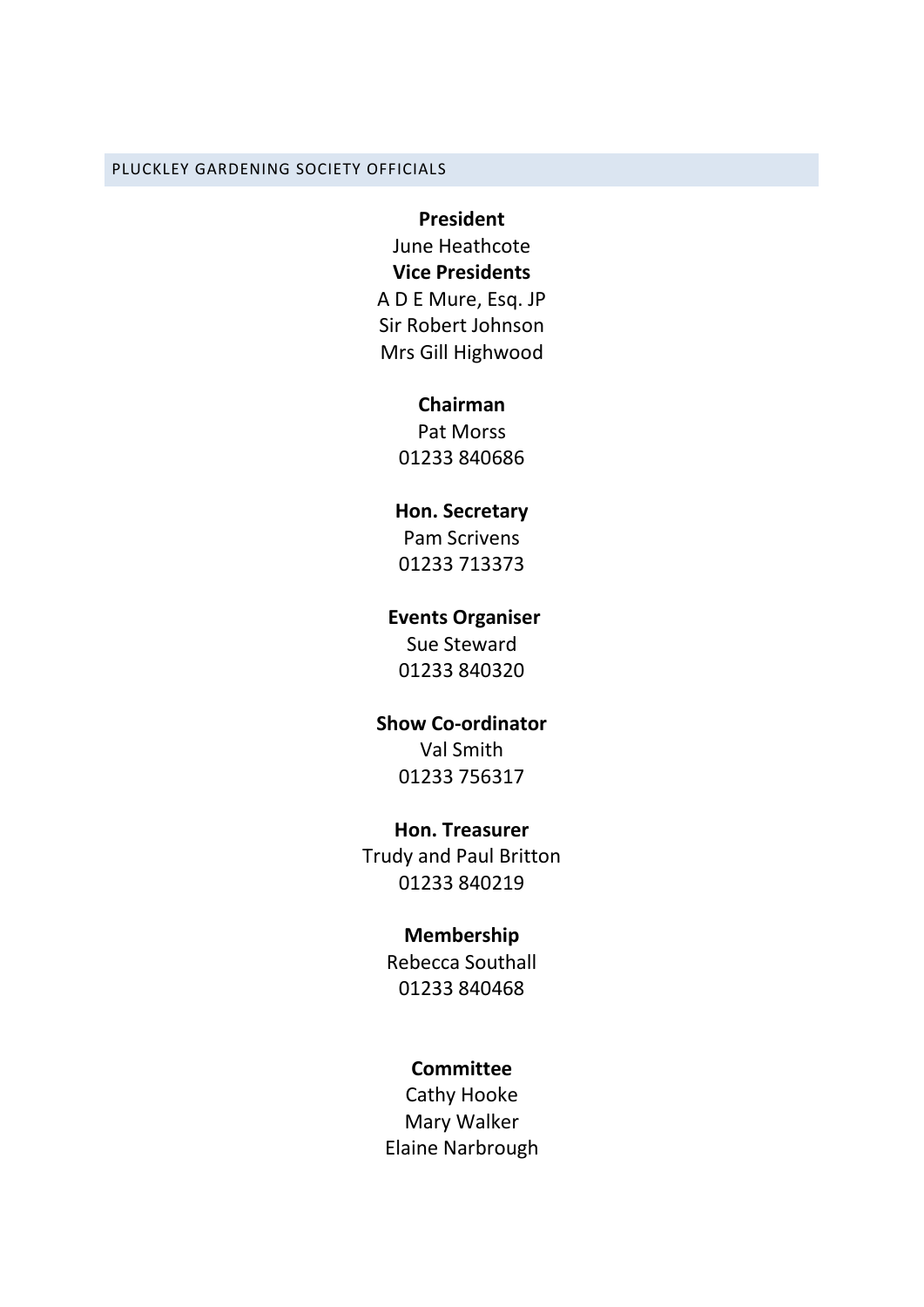#### CHAIRMAN'S REPORT 2017

A very successful gardening year was concluded at the Annual General Meeting held in Pluckley Village Hall on 20<sup>th</sup> October. The change of name proved a wise decision because, not only did it attract more new members from Egerton but also encouraged Lawrence and Diane Dickens and Elaine and Cedric Narbrough who are residents of Egerton to volunteer for the committee. Joan Ross and Ellie Cameron also came forward and all were unanimously elected. We look forward to working with them in the coming year. Thanks were also given to Julie Bennett who retired from the Committee for the work she has done for the Society.

Throughout last year another major innovation occurred in that it became easier to publicise events via the internet (blessings to us all!) which resulted in more members joining in at all the events. P.E.G.S. as we are now known as prides itself on its relaxed and welcoming atmosphere so it is a boon to be able to send out reminders and invitations in ever more ways .

Working with the committee to deliver a varied and interesting programme is always a pleasure so I would like to convey my thanks to them for their enthusiasm and support. Sharing the love of gardens and gardening is something we will all do together in the coming year and I look forward to seeing you there.

Pat Morss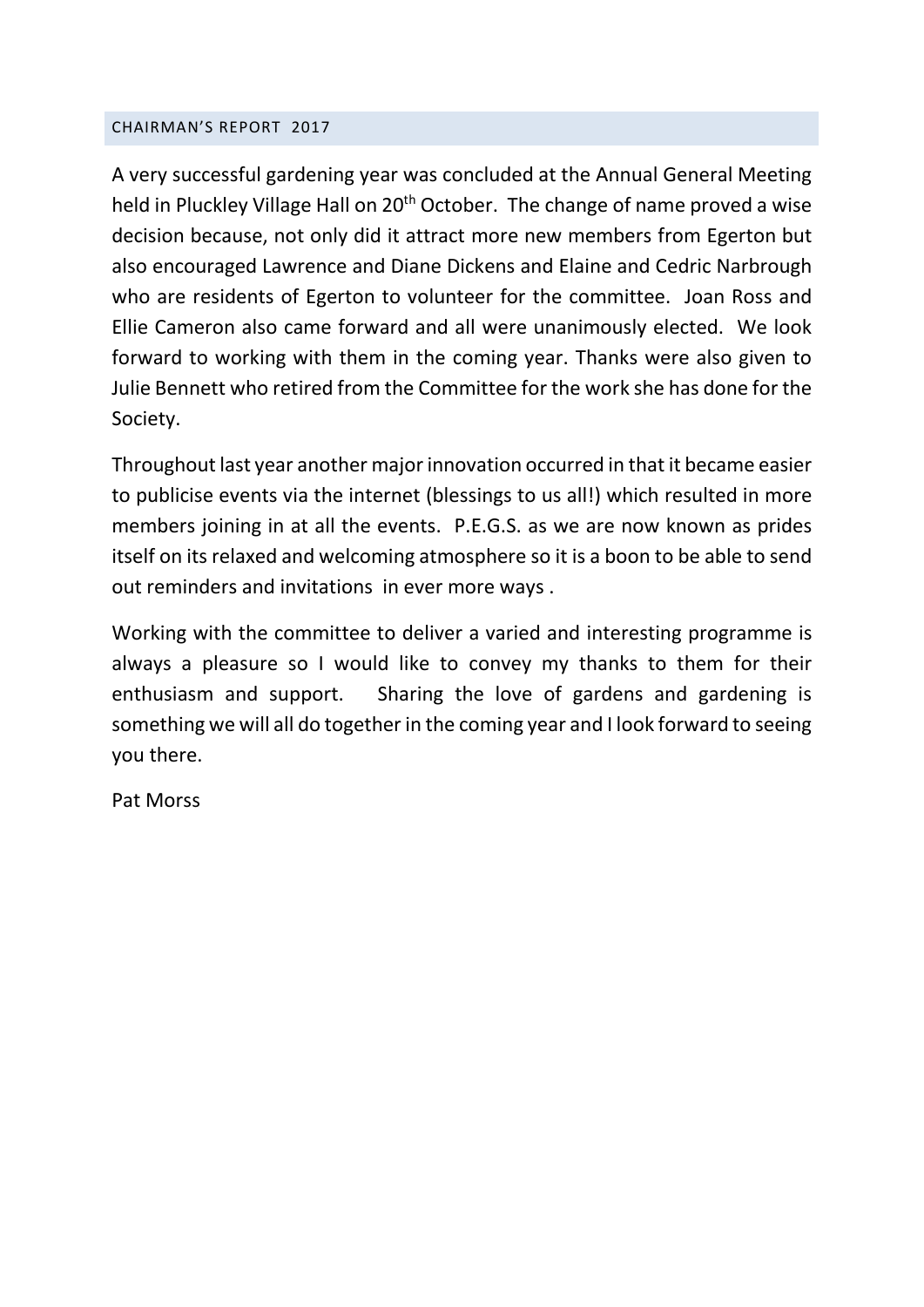- 1. The Society's year shall commence with the Annual General Meeting, and shall continue until the next AGM. Members' minimum subscription of £7.50 covers a family at one address. No residential qualifications are needed to become a member of the Pluckley with Egerton Gardening Society.
- 2. Entry for shows: 20p per class (members); 50p per class (non-members). These must be enclosed with the entry form. Children's classes are free .
- 3. The definition of a child for children only classes is aged 15 years and under unless otherwise specified. More than one entry per family is allowed in the Children's classes and the special Spring and Autumn competitions.
- 4. The Committee will take all ordinary care of exhibits, but will not be responsible for any loss or damage which may occur from any cause whatever.
- 5. Exhibitors should stage exhibits between 10.15am and 11.45am and not remove them until after the prizes have been presented.
- 6. Exhibitors will receive (on the morning of the show, and at the venue of the show) a card for each class, bearing his/her exhibition number and class. These cards must be placed face downwards before the exhibit to which each refers. Exhibitors must provide their own plates, dishes, vases, etc.
- 7. All exhibits should be correctly numbered. Errors in naming, or omitting to name, will not disqualify, but Judges may recognise correctness and distinctness in naming as telling in favour of an exhibitor in a close competition.
- 8. The Committee reserves the absolute right to reject any proposed entry without assigning any reason.
- 9. Any exhibit not exactly within the wording of the Schedule will be disqualified. Please note the 'space allowed' in Decorative classes, the number of exhibits to be shown in each class, and if detailed, how they should be presented.
- 10. The Committee delegates full powers to the Chairman and Show Secretary to enforce the regulations of the Show.
- 11. With the exception of 'Decorative' classes, any person exhibiting produce not of his/her own growing will be disqualified, and will forfeit all prizes. In 'Decorative' or 'Arrangement' classes the building-up of the exhibit must be of the exhibitor's own arrangement. This can incorporate accessories and purchased flowers/foliage unless otherwise stated in the individual class details.
- 12. Any protest or objection must be made in writing and lodged with the Show Secretary or Chairman by 3.00pm on the day of the Show.
- 13. The judges have the power to withhold prizes where exhibits are deficient in merit.
- 14. Certificates showing winners and placings will be awarded. Where a competitor wins more than one placing within a show, all the results shall be summarised upon one certificate.
- 15. Only officials will be allowed into the hall while judging is in progress.
- 16. Entries will be taken on the morning of the shows.
- 17. Competitors are particularly asked not to prepare their exhibits on the Show Benches.
- 18. Judging will be under RHS Rules.
- 19. No garden shall supply more than one competitive item in each class. (exceptions see rule 3)
- 20. All Challenge Cups remain the property of the Society, and will be held for one year. In order to comply with Insurance Regulations, winners will be asked to sign an acknowledgment of receipt of cups.
- 21. All matters not provided for in the above rules shall be left to the discretion of the Committee, whose decision will be final.
- 22. Full acceptance of these rules is a condition of entry.

A copy of the RHS Horticultural Show Handbook may be borrowed briefly from either the Chairman or the Show Secretary.

#### RULES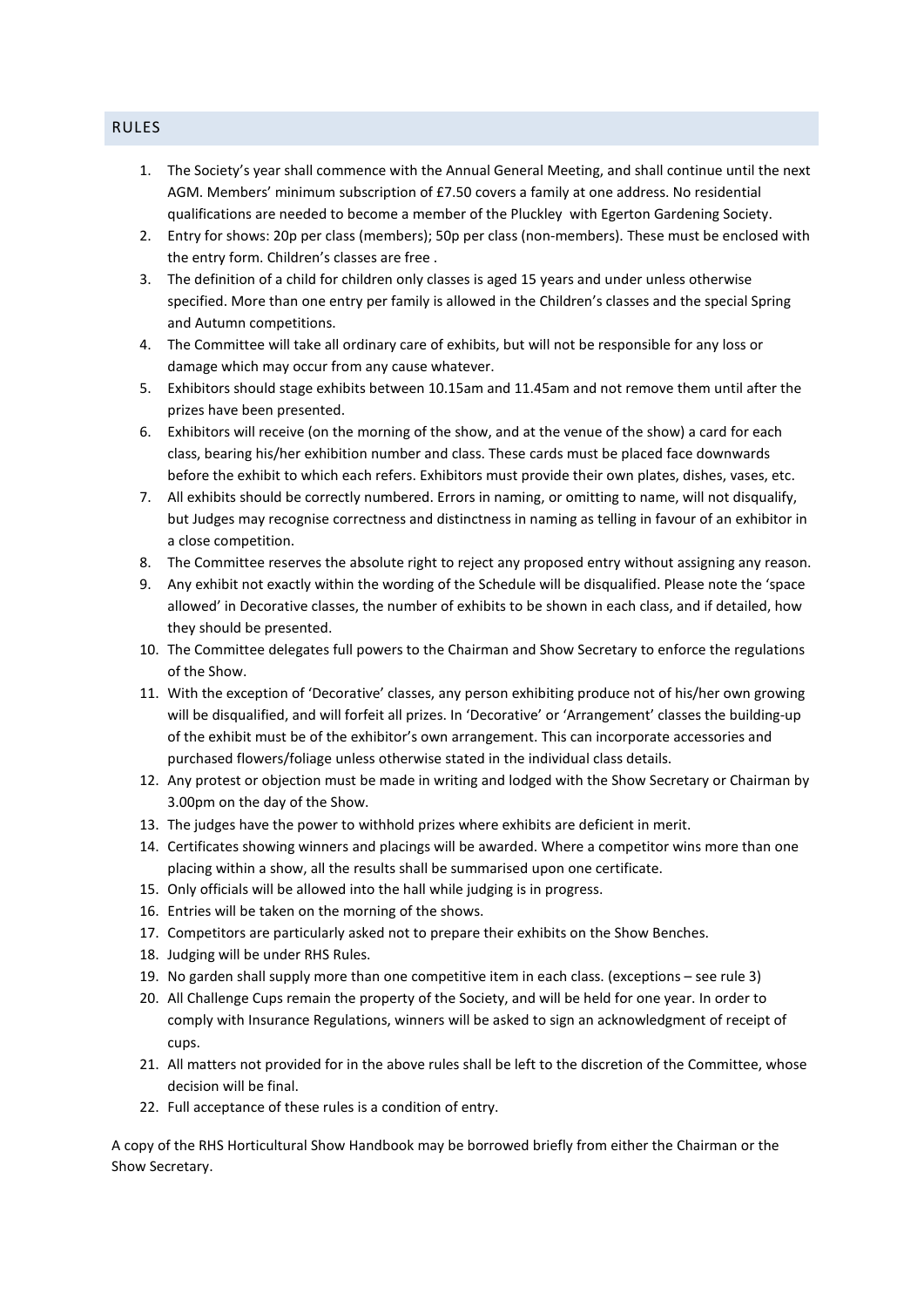### SPRING SHOW

**Saturday 24th March Setting up – 10.15am to 11.45am Prizegiving at 3.30pm Certificates to be awarded as per rules 13 & 14 Entry fees: 20p per class (members); 50p per class (non-members) Children only classes – free** 

### **Decorative Classes**

Purchased flowers can be used in the arrangements (Maximum width allowed not more than 18" except Class 4) For all decorative classes see rule 11

- 1. Flowers in a box.
- 2. A hand-tied bunch of Spring flowers.
- 3. A petite arrangement in a flowerpot. Between 4" & 9".
- 4. An illustrated flower poem children aged 13 and under.

### **Flowers**

For all Daffodil Classes, please refer to pictures and descriptions on page 8

- 5. Vase of 3 Division 1 Daffodils yellow trumpet, any one variety.
- 6. Vase of 3 Division 1 Daffodils any other colour or colours, any one variety.
- 7. Vase of 3 Division 2 Daffodils yellow trumpet, any one variety .
- 8. Vase of 3 Division 2 Daffodils any other colour or colours, any one variety.
- 9. Vase of 3 Division 3 Daffodils yellow trumpet, any one variety.
- 10.Vase of 3 Division 3 Daffodils any other colour or colours, any one variety.
- 11.Vase of 3 Division 4 Daffodils any colour or colours, any one variety.
- 12.Vase of 3 Division 6 Daffodils (cyclamineus) any one variety.
- 13.Vase of 3 Division 5, 7 or 8 Daffodils -any colour or colours, any one variety.
- 14.Vase of 3 miniature Daffodils any division, any one variety.
- 15.Vase of 3 Division 9 Daffodil (Poeticus) any one variety.
- 16.Vase of 3 Daffodils any one variety not already mentioned.
- 17.Vase of at least 10 Daffodils any varieties.
- 18.Vase of 3 red Tulips any one variety.
- 19.Vase of 3 small Tulips any one variety.
- 20.Vase of 3 Tulips (not red) any one variety.
- 21.Vase of 3 multi-headed Tulips any one variety.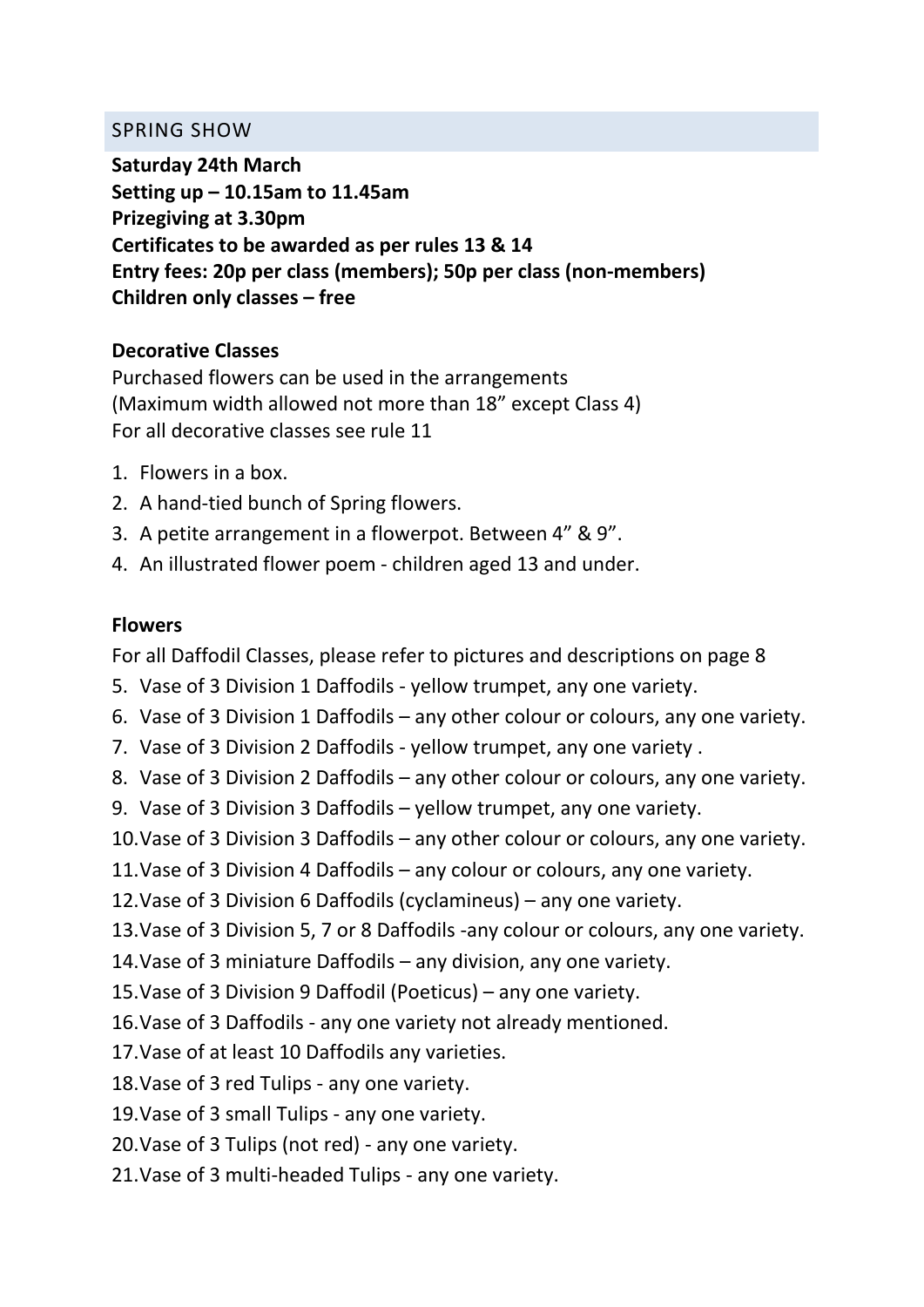22.Vase of 5 stems of Grape Hyacinth - any variety.

23.Vase of 3 stems of Perennials - any varieties.

24.Vase of 3 stems of Polyanthus - any varieties.

25.Vase of 3 stems of mixed flowering trees/shrubs - one stem of each variety.

26.Vase of 3 stems of Wallflowers - any varieties.

27.Vase of 3 stems of cut Hyacinths - any varieties.

28.Vase of 3 stems of any perfumed flower or plant - any varieties.

29.Vase of spring flowers not daffodils.

30.1 Pot Plant – Foliage\*.

31.1 Pot Plant – Flowering\*.

\*Pots not to exceed 10". Must have been in exhibitor's possession for at least 6 months.

32.Special Spring Competition – Pot or bowl of bulbs as purchased by members at the Autumn Show or AGM at any stage of development.

# **Vegetables**

33.A specimen Vegetable.

34.4 stems of Parsley.

35.3 sticks of Rhubarb.

36.6 Stems of Sprouting Broccoli.

37.2 Leeks.

38.A Spring Cabbage.

39.Children Only Competition (13 years and under) – an eggshell face with cress hair.

Doris Gann Cup Awarded to the winner of the petite arrangement (Class 3) Mrs J L Highwood Daffodils Cup Awarded to member with most points in Classes 5 to 17 Sheila Terry Cup Awarded to winner of Special Spring Competition (Class 32) Spring Cup Awarded to Best Exhibit in Show Ethel Kettle Cup Awarded to Best Pot Plant in Show Medals Awarded to the winners of the children's classes The points are awarded as follows:  $1st - 4$  points;  $2nd - 3$  points;  $3rd - 2$ points; highly commended – 1 point **Raffle, Tea and Cake** 

Available at Show - Potatoes for special Autumn Competition Class 58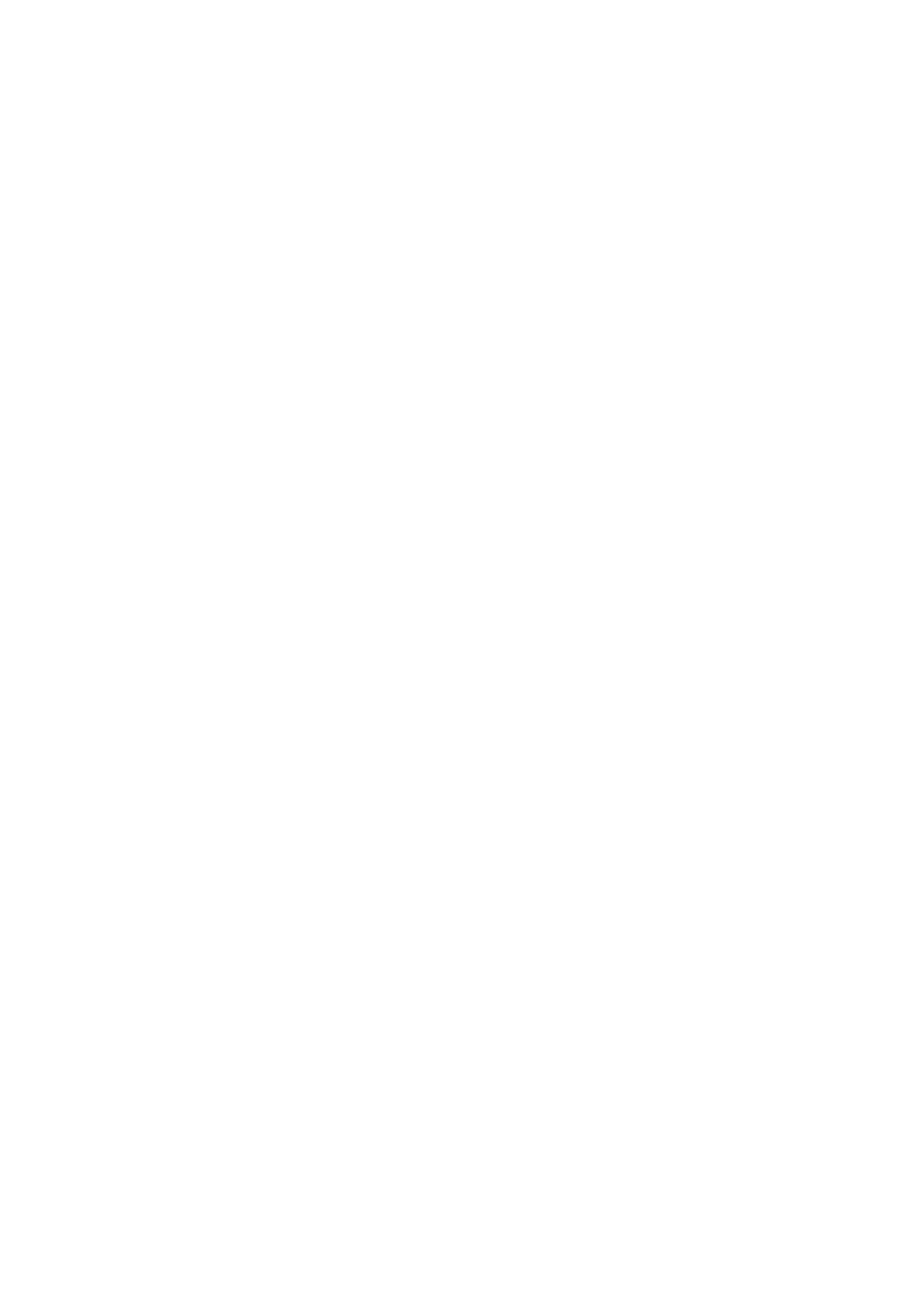# DAFFODIL CLASSES

| <b>Division 1</b><br><b>Trumpet Daffodil Cultivars</b><br>The cup is as long or longer than the petals. There<br>is one bloom per stem                                                                                                                                                            | <b>Division 2</b><br><b>Large-cupped Daffodil Cultivars</b><br>The cup length measures more than 1/3 of, but<br>less than equal to, the length of the petals. There<br>is one bloom per stem.                                                                                                                |
|---------------------------------------------------------------------------------------------------------------------------------------------------------------------------------------------------------------------------------------------------------------------------------------------------|--------------------------------------------------------------------------------------------------------------------------------------------------------------------------------------------------------------------------------------------------------------------------------------------------------------|
| <b>Division 3</b><br><b>Small-cupped Daffodil Cultivars</b><br>The cup length measures not more than 1/3 of<br>the length of the petals.<br>There is one bloom per stem                                                                                                                           | <b>Division 4</b><br><b>Double Daffodil Cultivars</b><br>Daffodils have a doubling of cup and petals.<br>There can be one or more flowers per stem.                                                                                                                                                          |
| <b>Division 6</b><br><b>Cyclamineus Daffodil Cultivars</b><br>Daffodils have a wind-swept appearance with<br>petals significantly reflexed. There is one bloom<br>per stem.                                                                                                                       | Division 5, 7 & 8<br><b>Multi Headed daffodils</b><br>Daffodils have clusters of florets (usually two or<br>more) on a stem.                                                                                                                                                                                 |
| Division 9<br><b>Poeticus Daffodil Cultivars</b><br>Daffodils have extremely white petals and are<br>noted for this quality. The cup is a small, crinkled<br>disc. Cups most often have a green center,<br>surrounded by yellow, with a red rim. There is<br>usually one fragrant bloom per stem. | <b>Division 12</b><br><b>Other Daffodil Cultivars</b><br>Daffodil cultivars which do not fit the definition<br>of any other division.<br><b>Miniature Daffodils</b><br>Miniatures have the same descriptive divisions as<br>standards, only with smaller blooms, usually less<br>than 1% inches in diameter. |
|                                                                                                                                                                                                                                                                                                   |                                                                                                                                                                                                                                                                                                              |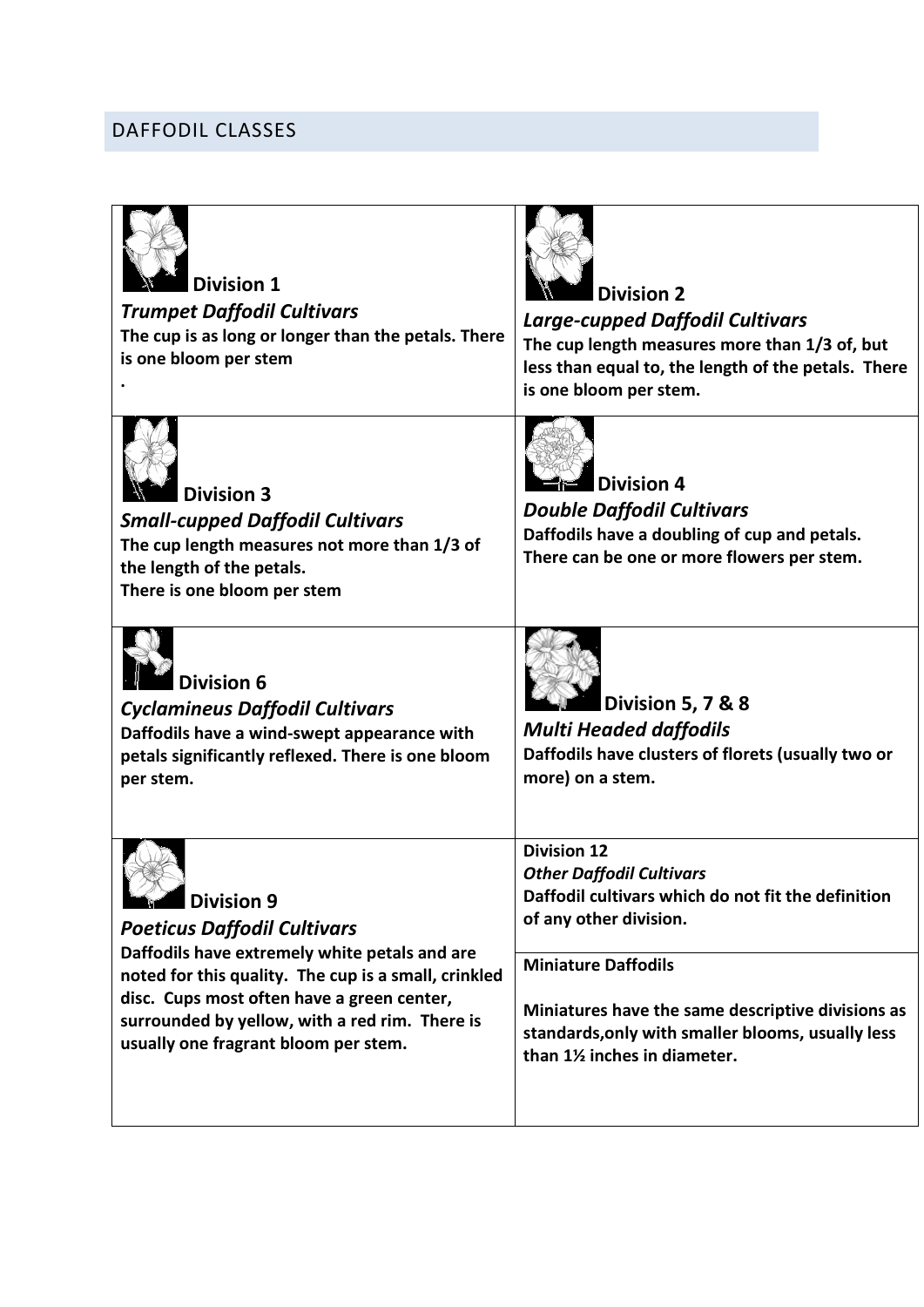### AUTUMN SHOW

**Saturday 1st September Setting up – 10.15am to 11.45am Prizegiving at 3.30pm Certificates to be awarded as per rules 13 & 14 Entry fees: 20p per class (members); 50p per class (non-members) Children only classes – free** 

## **Decorative Classes**

Purchased flowers can be used in the arrangements (Maximum width allowed not more than 18" except Class 3) For all decorative classes see rule 11

- 1. A foliage only arrangement.
- 2. An arrangement in red and gold.
- 3. A corsage between 4" & 9".
- 4. A bug hotel in a shoebox children aged 13 and under.

### **Flowers**

- 5. One specimen Rose bloom.
- 6. A bowl of Roses any variety or varieties.
- 7. Vase of 3 stems of Roses any variety or varieties.
- 8. Vase of 3 stems of Roses, one variety bud, bloom and blown one flower head on each stem.
- 9. Vase of 3 stems of Annual Asters.
- 10.One Specimen Dahlia bloom any variety.
- 11.Vase of 3 heads Dahlias any one ball variety.
- 12.Vase of 3 heads Dahlias any one cactus variety.
- 13.Vase of 3 heads Dahlias any other single variety not mentioned.
- 14.Vase of not more than 10 stems of Dahlias any variety or varieties
- 15.Vase of 6 stems of hardy perennials, 2 stems each of 3 varieties.
- 16.Flowering pot plant (\*Pot not to exceed 10". Must have been in exhibitor's possession for at least 6 months).
- 17.Vase of 3 stems annuals any variety or varieties.
- 18.Vase of 3 stems climbing plants any variety or varieties.
- 19.Vase of 3 stems Michaelmas Daisies any variety or varieties.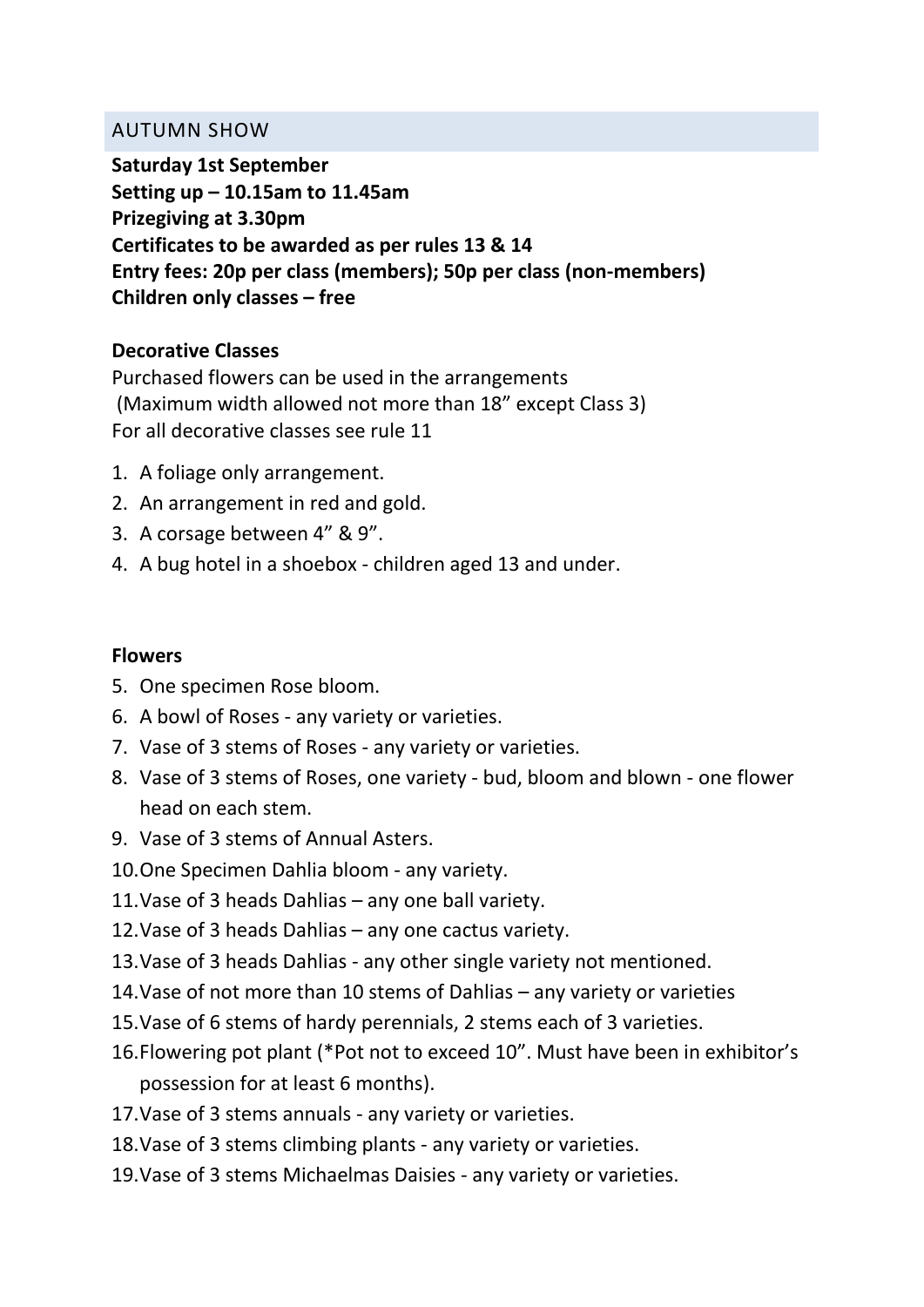20.Vase of 3 stems flowering shrubs (not roses) - any variety or varieties.

- 21.Vase of 3 stems berries any variety or varieties.
- 22.Vase of 3 stems of flowers from corms, bulbs or rhizomes.
- 23.Largest Sunflower Head (rule 19 does not apply).
- 24.Vase of grasses any variety or varieties, bamboos included.
- 25.Vase of 3 Hydrangea Flowers any variety or varieties.

### **Fruit**

- 26. 5 Culinary Apples one variety.
- 27. 5 Dessert Apples one variety.
- 28. A plate of not more than 20 Edible Berries including hulls one or more varieties.
- 29. 5 Pears one variety.
- 30. 5 stoned fruit one variety.
- 31.2 Fruits one variety not already mentioned.

### **Vegetables**

- 32. Collection of 5 salad vegetables displayed as grown shown on a plate.
- 33. 2 Sweetcorn cobs.
- 34. 3 Onions grown from sets.
- 35. 7 Shallots.
- 36. 3 Beetroot.
- 37. 2 Cucumbers.
- 38. 5 Tomatoes (not green).
- 39. 7 Tomatoes, small, (not green).
- 40. Tomatoes on a vine at any stage of ripening.
- 41. 3 Potatoes any colour or variety.
- 42. 3 Carrots.
- 43.1 Cabbage.
- 44.2 Marrows ideally of equal length not exceeding 15" in length.
- 45.2 Courgettes 4"-6" in length ideally with flowers.
- 46. 5 Runner Beans.
- 47. 3 Sweet Peppers.

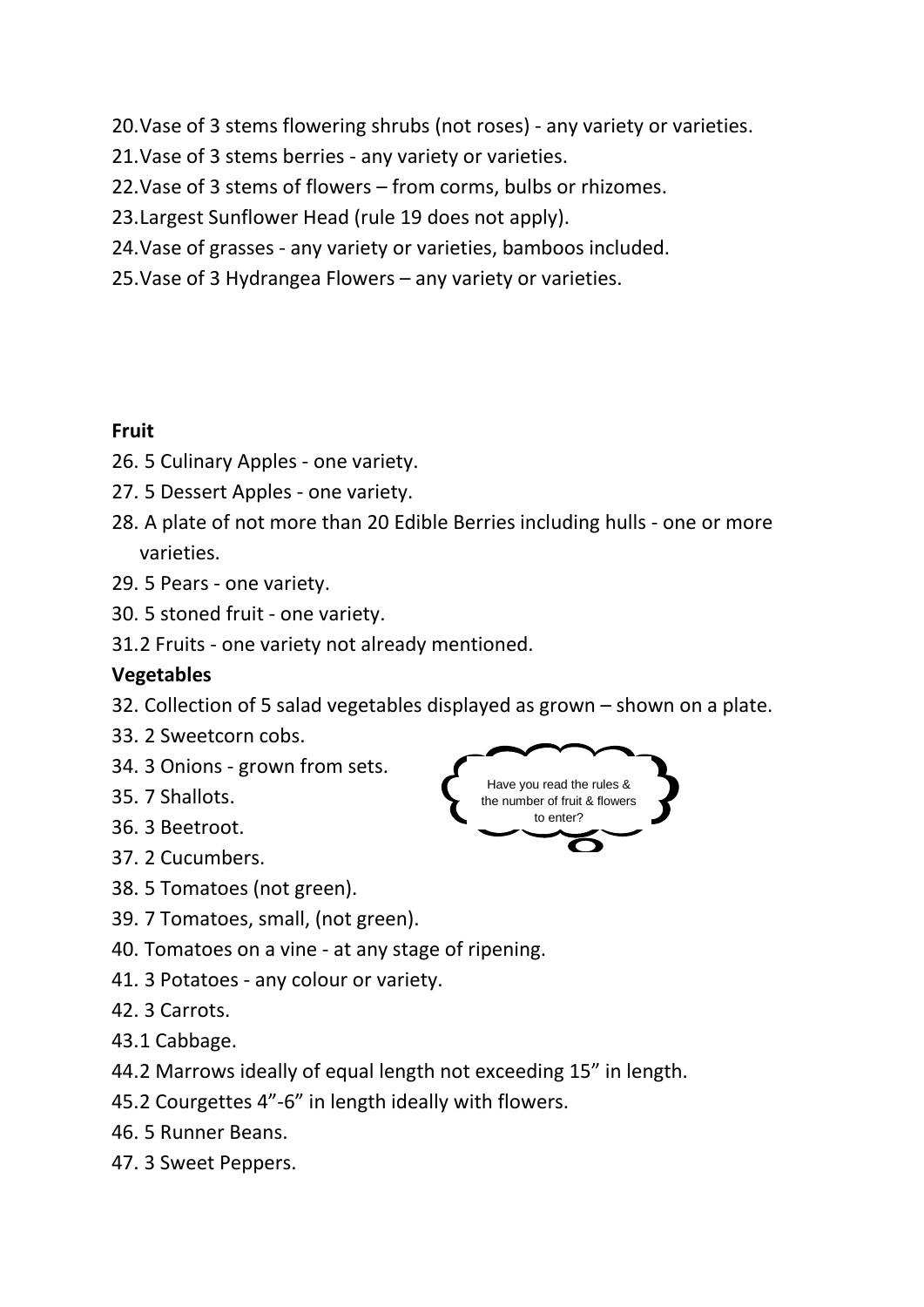- 48.3 Chilli peppers.
- 49.2 Squash ideally of equal size/length.
- 50.Collection of named herbs displayed in a vase.
- 51.2 Vegetables of any variety not already mentioned.
- 52.Longest Runner Bean.
- 53.Strangest shaped vegetable or fruit (rule 19 does not apply).
- 54.Heaviest Pumpkin.
- 55.Master Gardener 5 items all different comprising 2 vegetables, 2 flowers in a vase and l fruit assembled on a plate not more than 12 inches in diameter.
- 56. Largest Tomato.
- 57.Special Autumn Competition Largest crop from potato purchased at Spring Show.

### **Home Produce**

- 58. A chocolate cake.
- 59. 3 flap-jacks.
- 60. A savoury bread.
- 61. Cherry and Marzipan Cake  $-$  see recipe.
- 62. 3 funny face cupcakes children under 13 only.
- 63. A bag of Coconut Ice.
- 64. A jar of fruit jam.
- 65. A homemade alcoholic drink.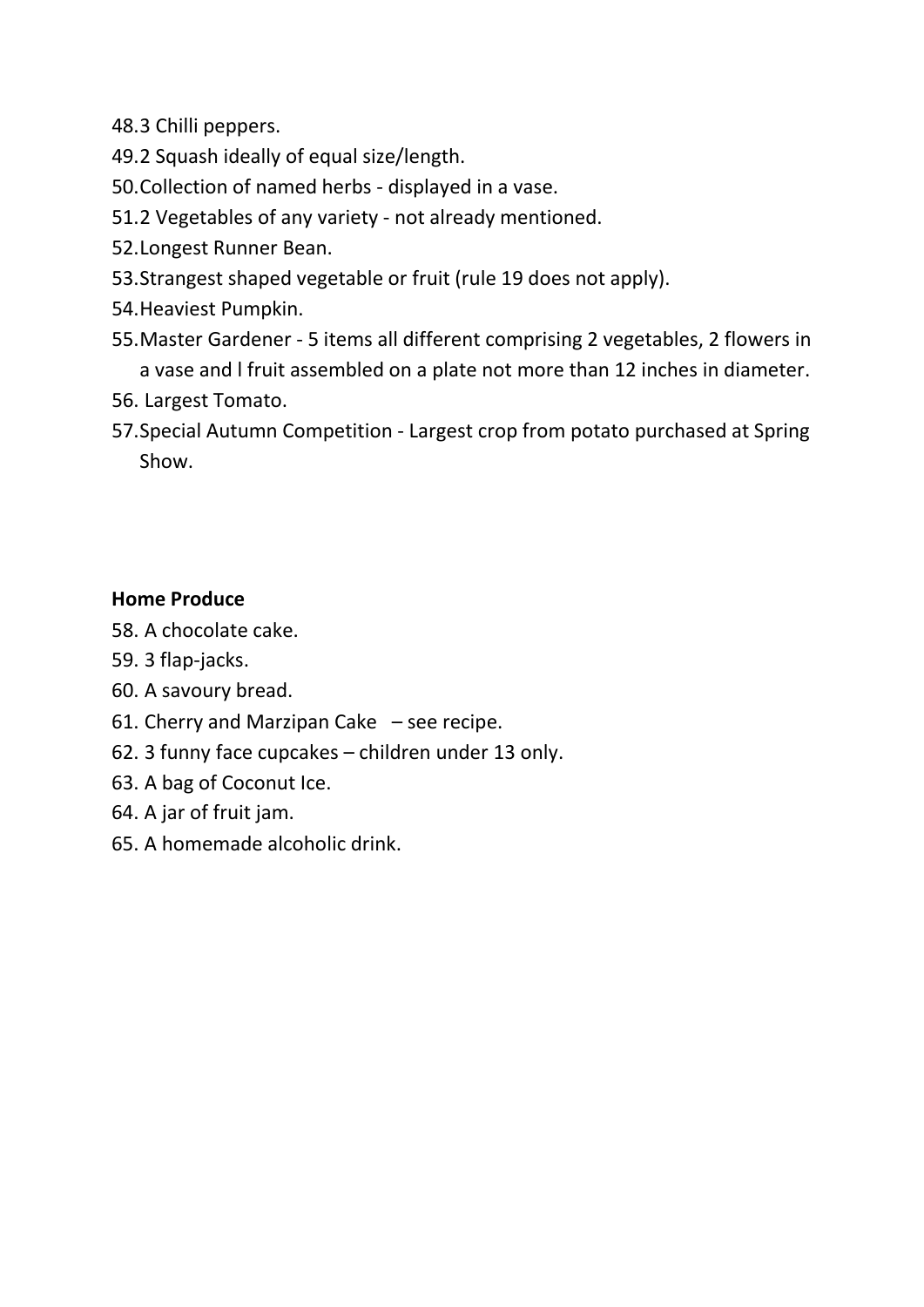### **RECIPE FOR CHERRY AND MARZIPAN CAKE CLASS 61**

#### *INGREDIENTS*

200g softened butter 200g caster sugar 4 eggs, beaten 200g self-raising flour 200g glace cherries, chopped 2-3drops almond extract 250g marzipan 50g blanched almonds, halved lengthways Icing sugar for dusting

#### *METHOD*

Oven 160oC/gas mark 3

Cream butter and sugar together.

Add eggs a little at a time.

Add flour, one third at a time.

Fold in the cherries, ground almonds and almond extract.

Spoon half the mixture into a lined and buttered 20cm deep round cake tin.

Roll out the marzipan to a 19cm circle and lay on top of mixture in tin.

Cover with the rest of the cake mixture.

Scatter almonds on top.

Bake for about an hour and a half, covering with foil after an hour.

Dust with icing sugar when completely cooled.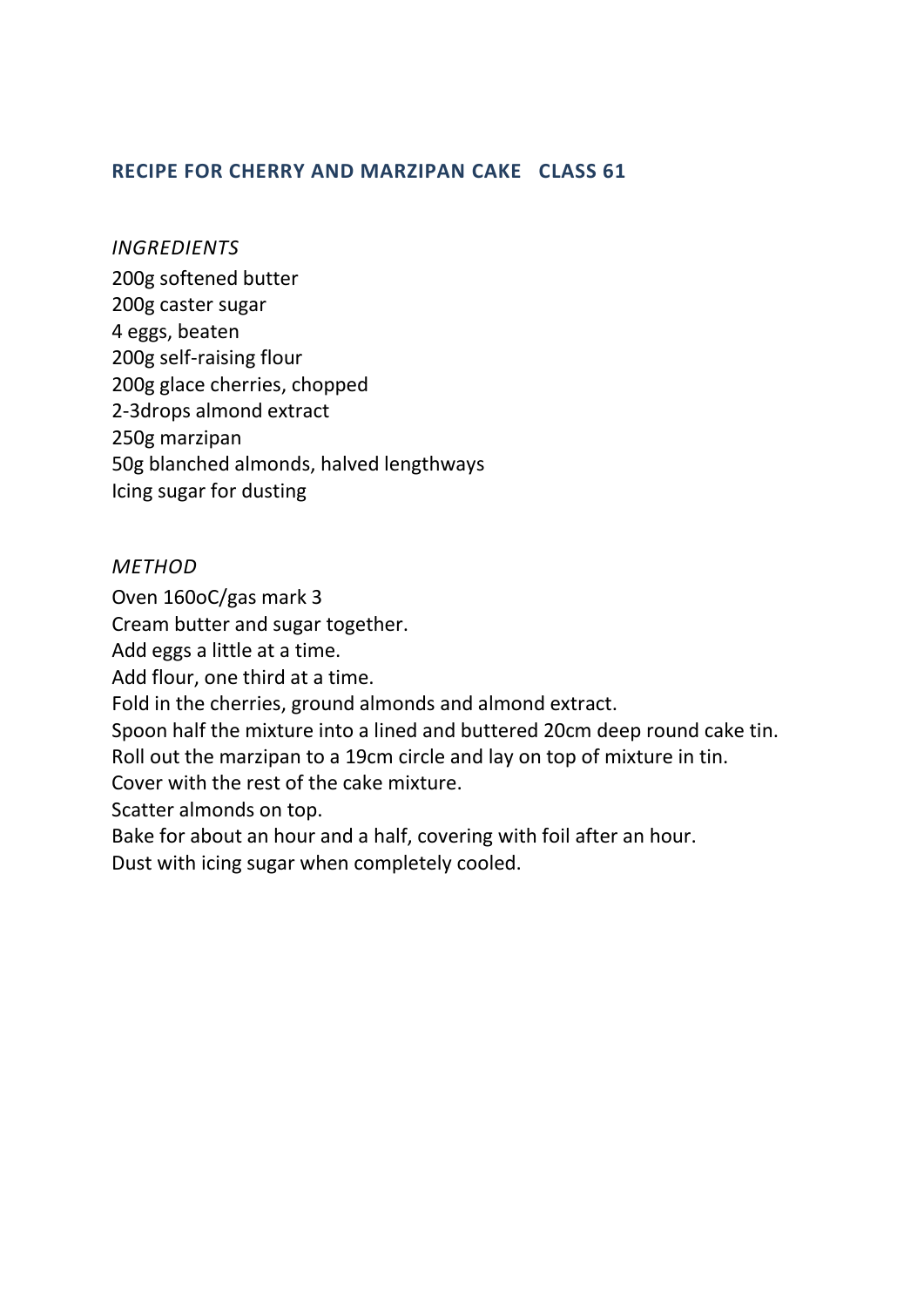The Nora Evans Cup Awarded to member with most points in Decorative Classes over the two shows

The John Gann Challenge Cup Awarded to member with most points in Dahlia Classes 10-14

The Mrs I Dawes Cup Awarded to member with most points in Home Produce Classes 58-65

P Hatcher Cup Awarded to member with heaviest Pumpkin (Class 54)

The Hallet Cup Awarded to member with best exhibit of specimen rose (Class 5)

SW Highwood Cup Awarded to member with most points in the Rose Classes 5- 8

The W Meakin Cup Awarded to member with largest sunflower head (Class 23) The Maj. Gen. Boucher Cup Awarded to member gaining most points in vegetable classes over the two shows

The Alton Cup Awarded to member gaining most points in potato classes WH Gann Cup Awarded for Best Fruit or Vegetable Exhibit in Autumn Show Charles Gunther Cup Awarded for the Best Flower exhibit in the Autumn Show Medals Awarded to the winners of the children's classes

The points are awarded as follows:1st  $-$  4 points; 2nd  $-$  3 points; 3rd  $-$  2 points; highly commended – 1 point

# **Raffle, Tea and Cake**

Available at the show, bulbs for special spring competition

# **Special Autumn Competition – Class 57**

The crop of one seed potato as purchased at the Spring Show This will be a main crop seed potato, of a particular kind purchased from a leading supplier

Your potato (one per family member) should be grown in a container no larger than 5 gallons

This, together with its undisturbed contents, should be brought along to the Autumn Show. During judging, contents of each bucket will be tipped out, sieved and the potatoes weighed. The heaviest crop will be the winning entry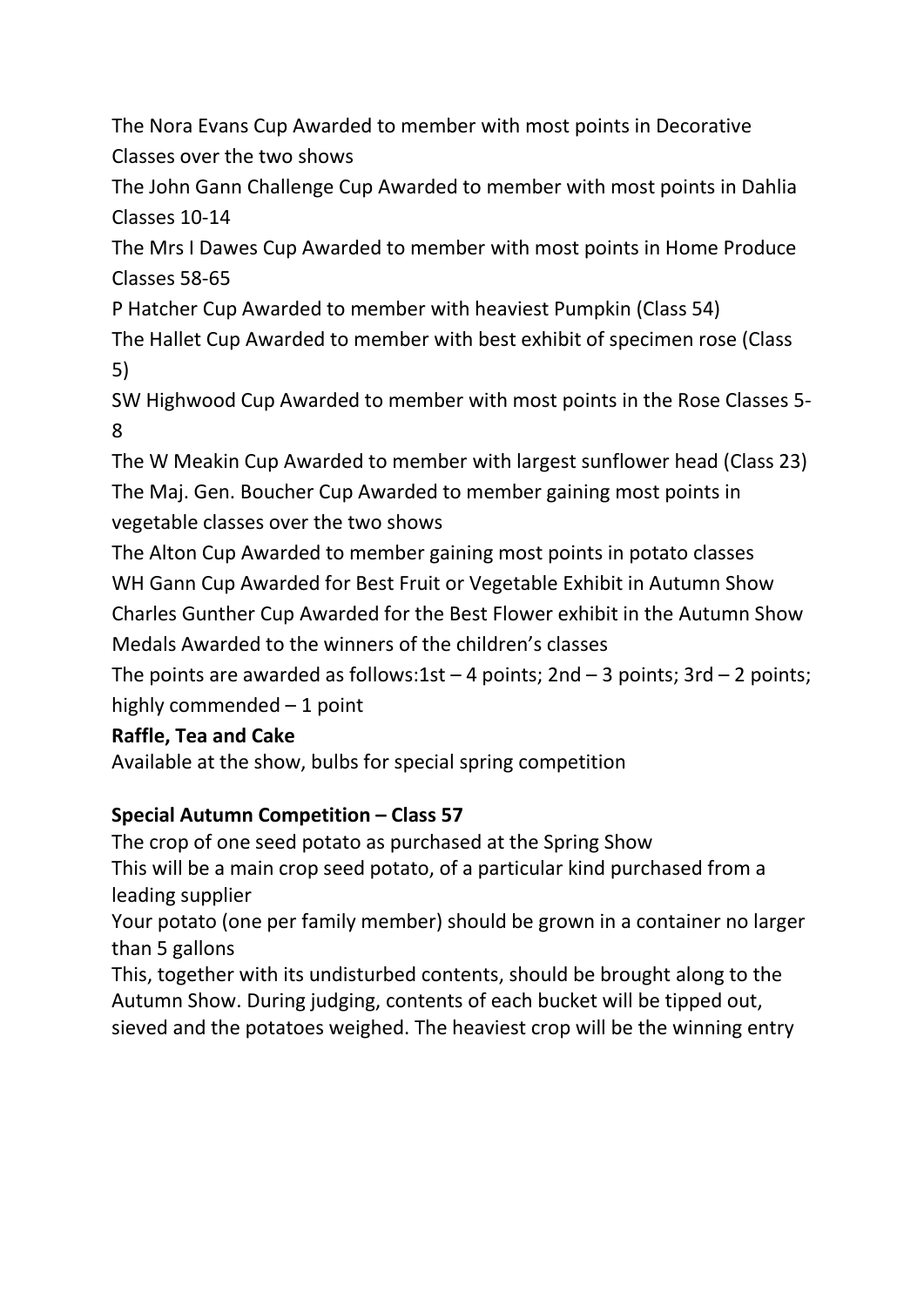Have you read the rules?

Is your entry in the correct class?

Do you have the right number of stems/flowers/fruit per entry?

Have you chosen the correct medium (vase/plant/bowl, etc) for displaying your entry?

When flower arranging, is your exhibit within the size specified?

Remember, flowers for the flower arranging classes do not have to be homegrown.

Can you find other flowers/fruit/vegetables so that you can enter another class, or even two more?

All vegetable and fruit specimens should be as similar as possible in size and shape.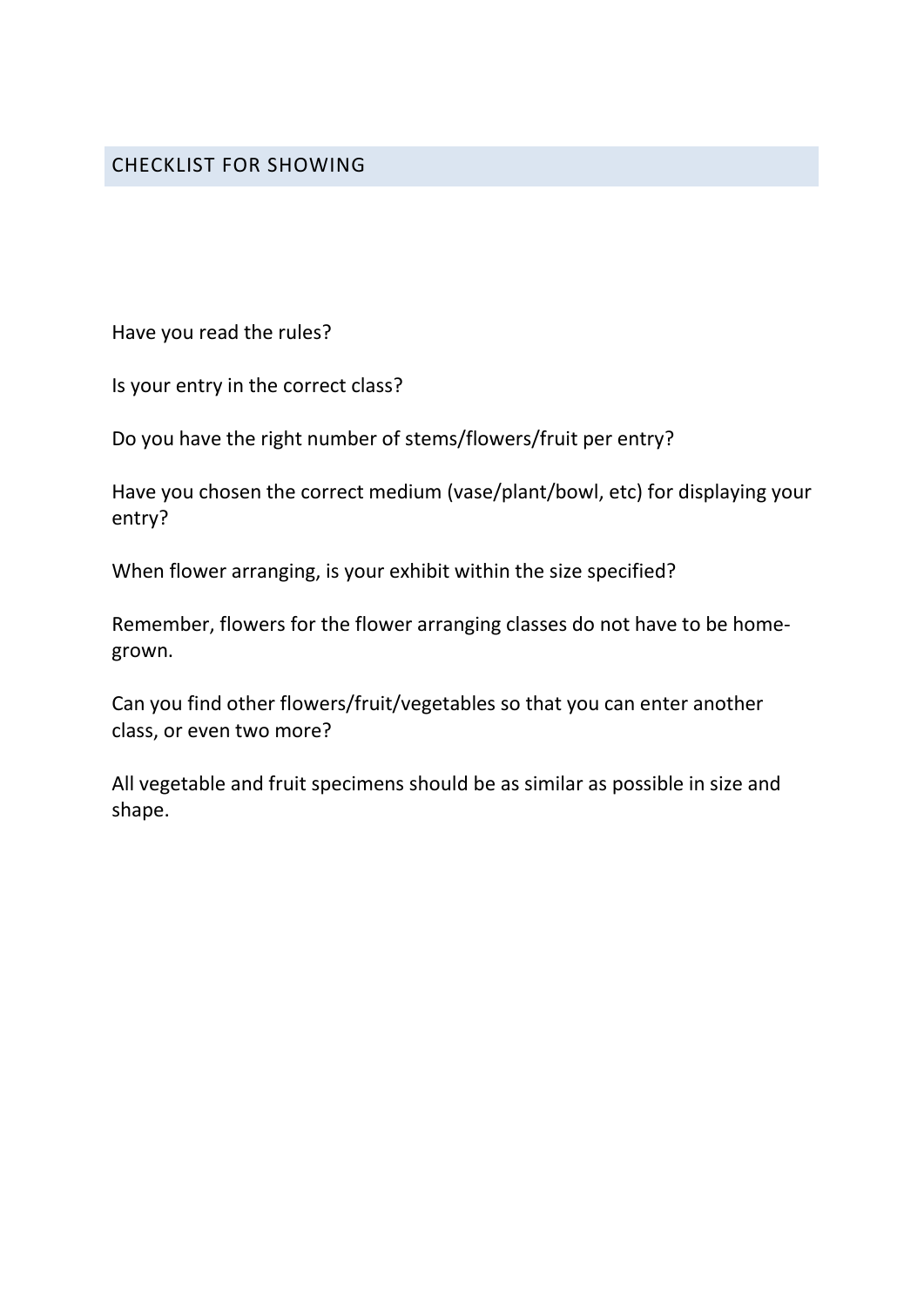Note for both Shows

When more than one member of a family wishes to compete in the same show, a separate entry should be made on a piece of paper.

| <b>ENTRY FORM SPRING SHOW</b>                                  |
|----------------------------------------------------------------|
| Please enter me in the following classes                       |
|                                                                |
|                                                                |
|                                                                |
|                                                                |
|                                                                |
|                                                                |
|                                                                |
| (20p per class for members; 50p per class for non-members)     |
| To be handed in at the Village Hall on the morning of the show |
|                                                                |
|                                                                |
| <b>ENTRY FORM AUTUMN SHOW</b>                                  |
| Please enter me in the following classes                       |
|                                                                |
|                                                                |
|                                                                |
|                                                                |
|                                                                |
|                                                                |

**To be handed in at the Village Hall on the morning of the show**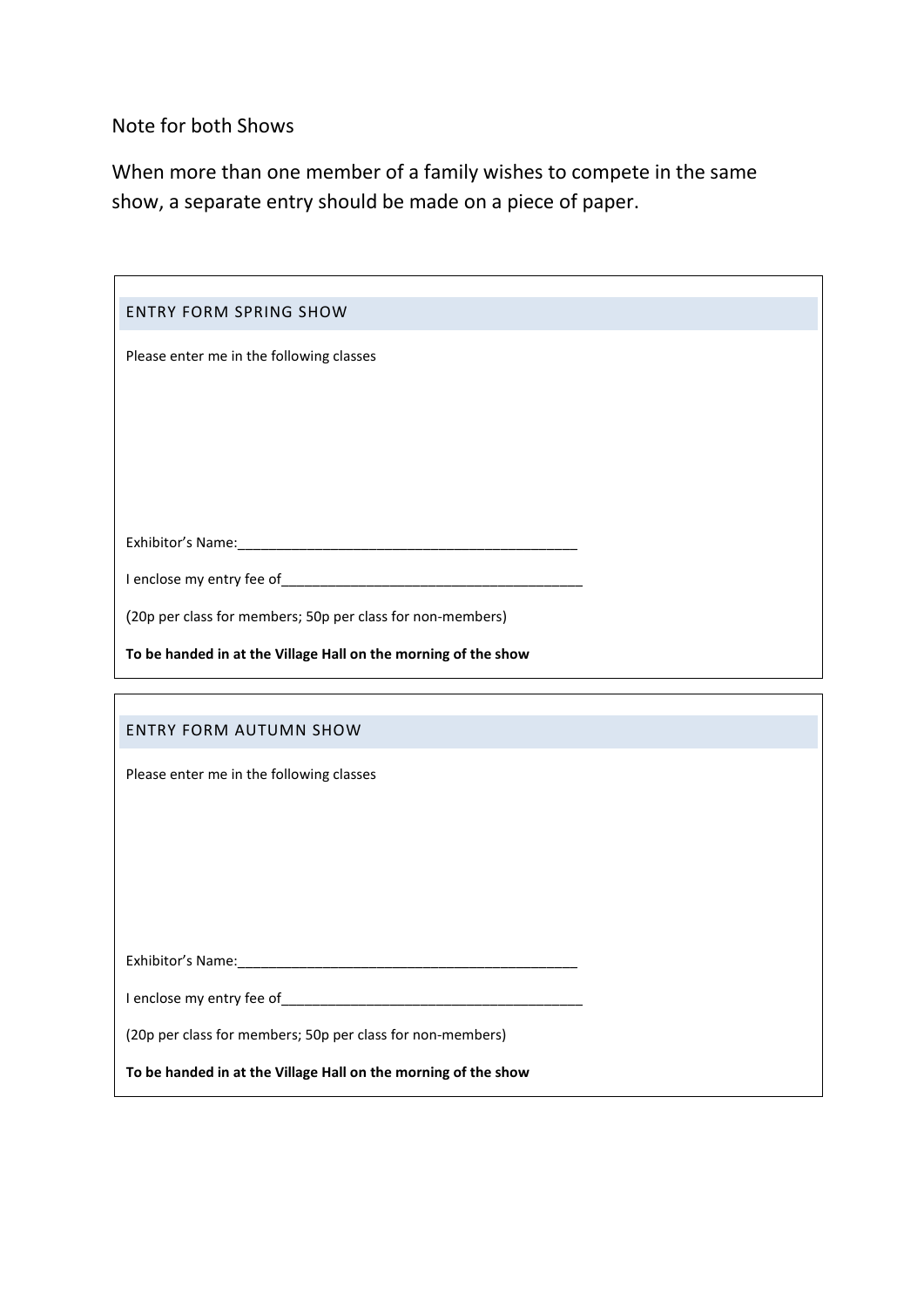### MEMBERSHIP BENEFITS

Discounts available usually only on plants, not discounted items Membership cards must be produced

### **Greenways Garden Centre, Bethersden:**

Open 7 days a week all year - 10% discount on full price items only

# **Madrona Nursery, Pluckley:**

Open Monday, Tuesday, Saturday & Sunday from March-October Tel 01233 820100 [www.madrona.co.uk](http://www.madrona.co.uk/) 10% discount